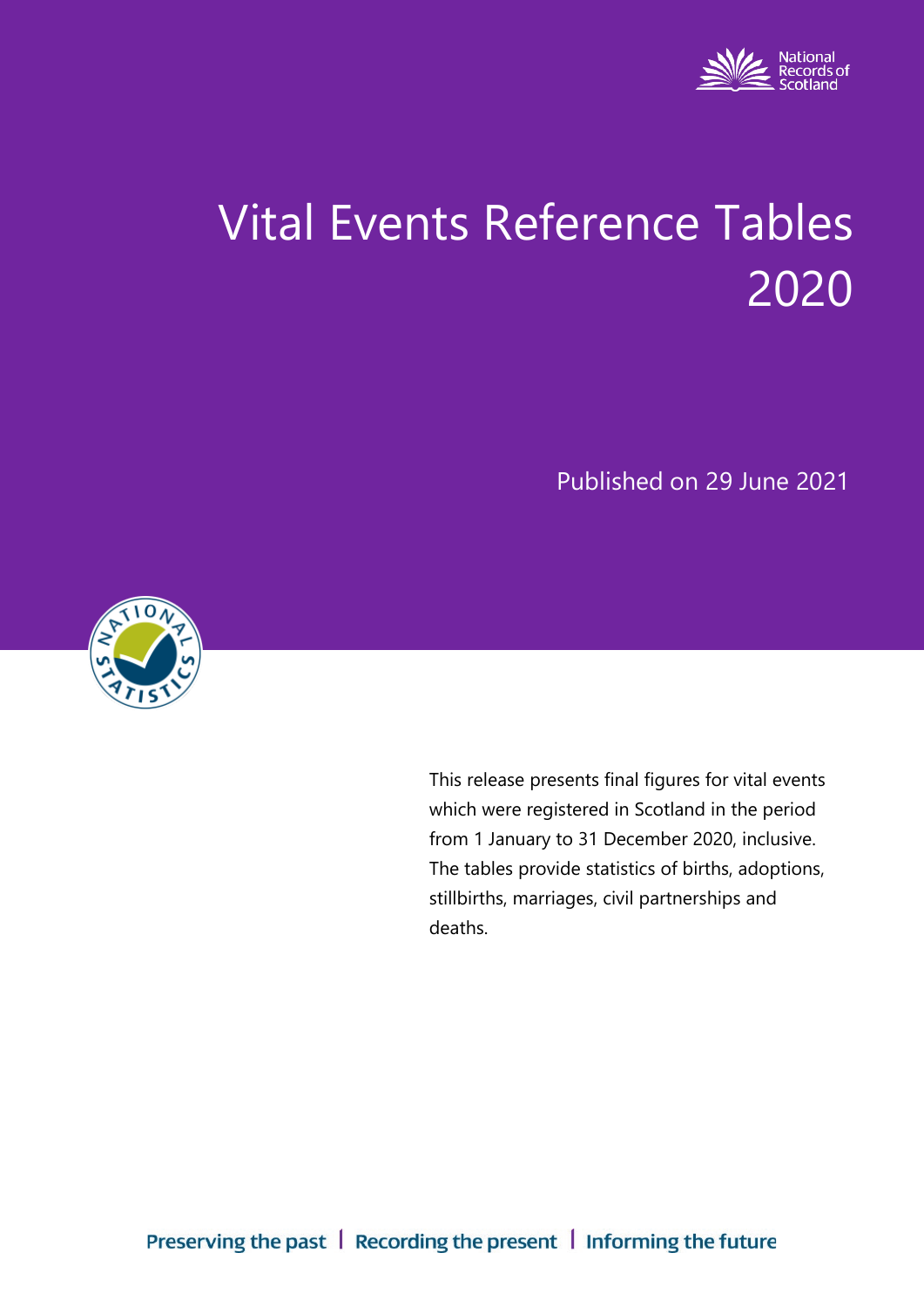#### (10%) between 2019 and 2020, and were 6,300 (11%) above the five-year average.

**Deaths at 32 year high while births are lowest** 

Deaths rose by nearly 6,000

**ever**

Births fell to the lowest ever recorded level in 2020, and were more than 3,000 (6%) lower than in 2019. Births were 5,900 (11%) lower than the five-year average. .

# **Scotland has the UK's lowest fertility rate**

Until the early 1970s, Scotland's total fertility rate (TFR) was slighty higher than that for England and Wales. However, since the early 1980s, Scotland's TFR has dropped steadily and is now the lowest of the UK countries.

Data for England, Wales and Northern \* Ireland available up until 2019

## **Mortality rate increases in 2020**

Taking into account population size and age structure, the mortality rate increased in Scotland by 9% in 2020.

Mortality rates have generally reduced over time, although there had been little change between 2012 and 2019. The increase in 2020 takes the rate back to 2009 levels.



#### Total UK fertility rates, UK countries\*







**National** Records of cotland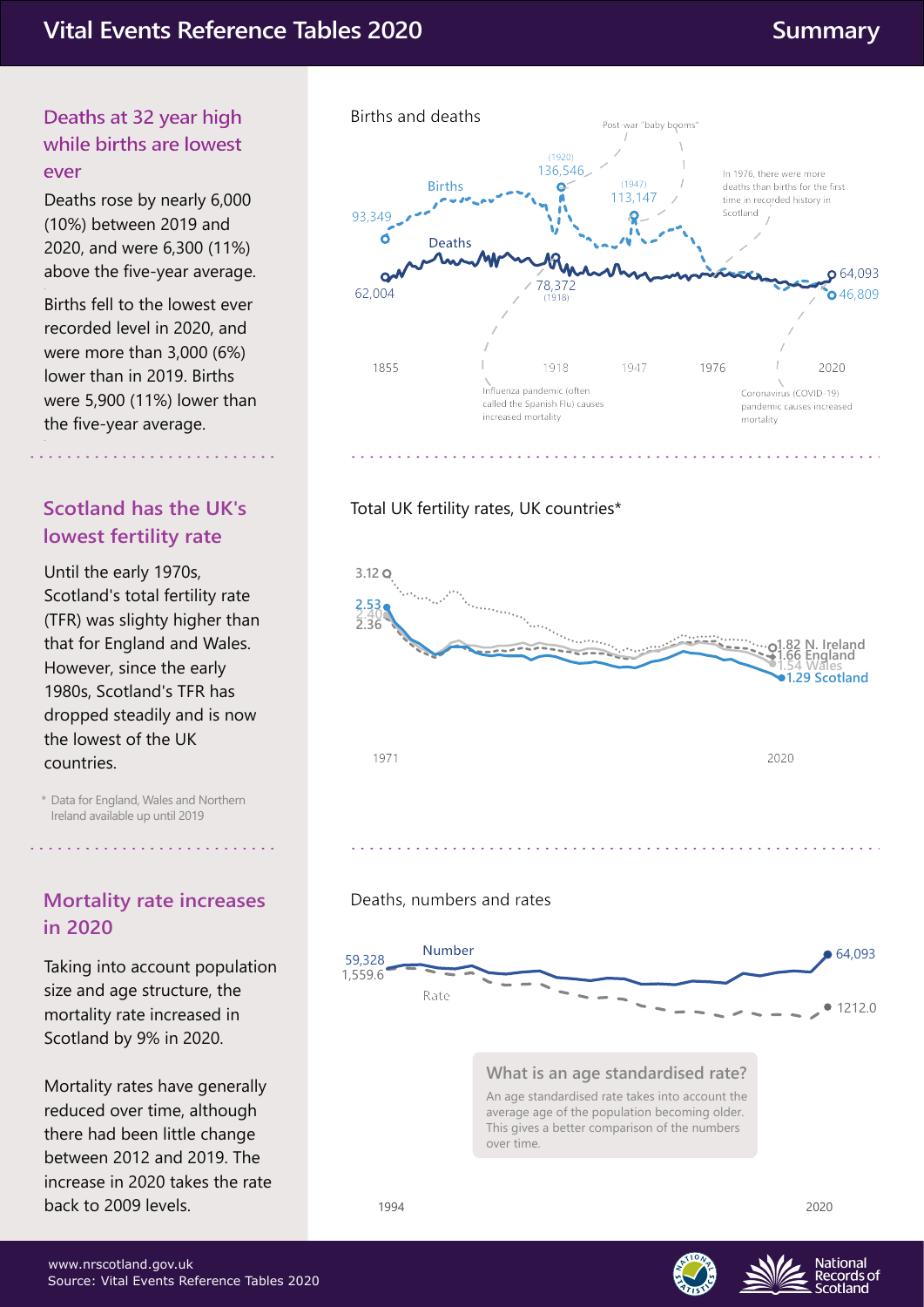# **Contents**

| 1.               |  |  |
|------------------|--|--|
| 2 <sub>1</sub>   |  |  |
| $\overline{3}$ . |  |  |
| $\overline{4}$ . |  |  |
| 5 <sub>1</sub>   |  |  |
| 6.               |  |  |
| $\overline{7}$ . |  |  |
| 8.               |  |  |
|                  |  |  |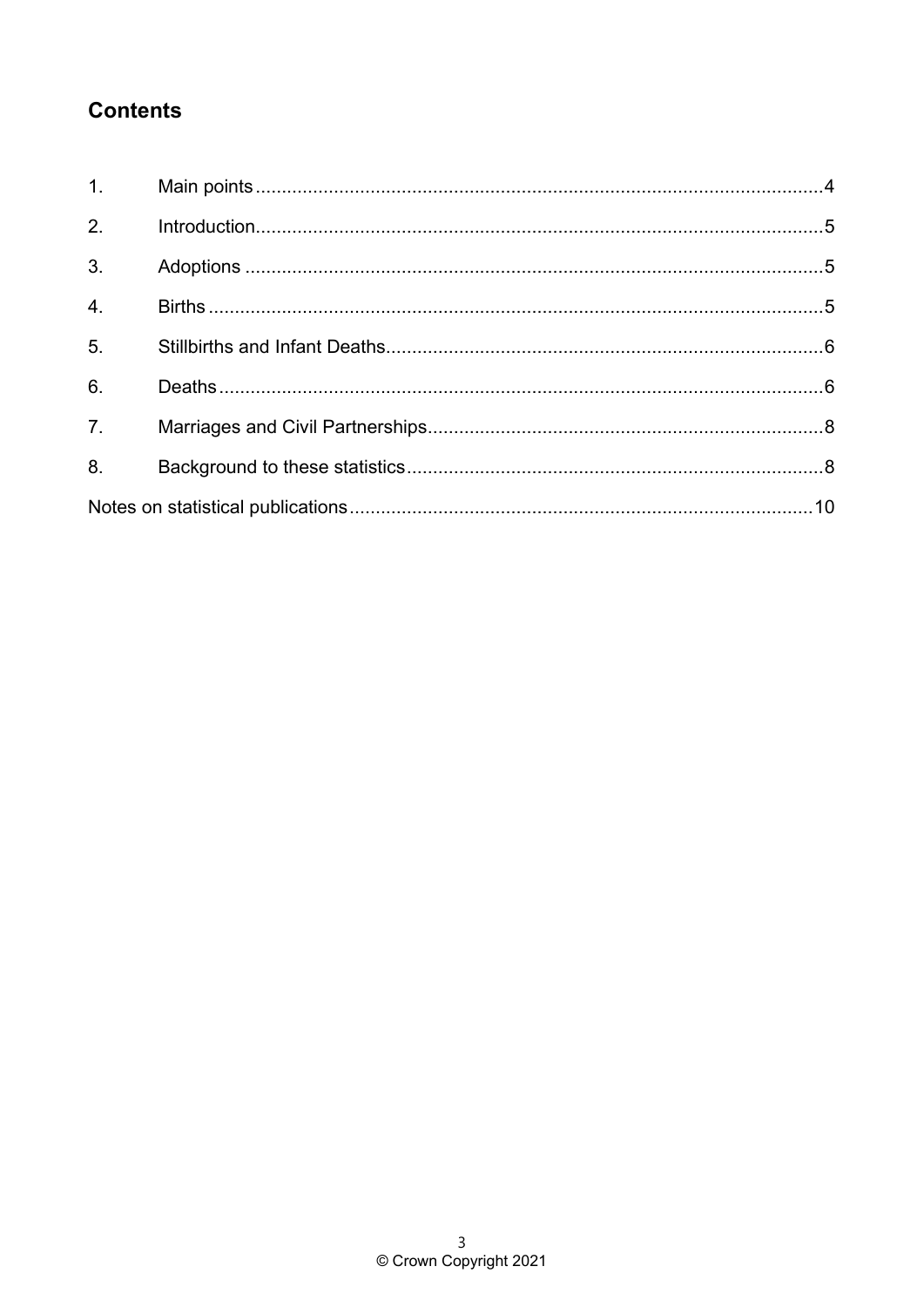#### <span id="page-3-0"></span>**1. Main points**

- There were 46,809 live births registered in 2020, the lowest annual total since records began in 1855.
- There were 17,284 fewer births than deaths registered in 2020. This figure known as natural change - is the lowest ever recorded since records began in 1855.
- The total fertility rate (TFR) fell to its lowest ever level (1.29). For a population to replace itself this figure needs to be around 2.1.
- There were 198 stillbirths in 2020, a rate of 4.2 for every thousand live and still births. This was a slight increase on last year's rate (3.5) but low in historical terms.
- There were 146 infant deaths, a rate of 3.1 for every thousand live births in 2020. This was the lowest infant death rate ever recorded.
- The number of deaths registered in 2020 was 64,093. This was 10 per cent higher than the number in 2019.
- average, representing the highest level of excess deaths seen since 1940. • There were 6,333 (11%) excess deaths in 2020 compared to the previous five-year
- The age-standardised mortality rate was 1,212 per 100,000 people in 2020, an increase of 9 per cent on 2019 and the highest rate observed since 2009.
- The age-standardised mortality rate for under 75s (sometimes referred to as premature mortality) increased by 7% over the last year.
- There were 11,831 marriages in 2020. This is the lowest number ever recorded. Of these, 289 were same sex marriages.
- There were 72 civil partnerships in 2020, 11 fewer than in the previous year. 33 of these involved male couples and 39 involved female couples.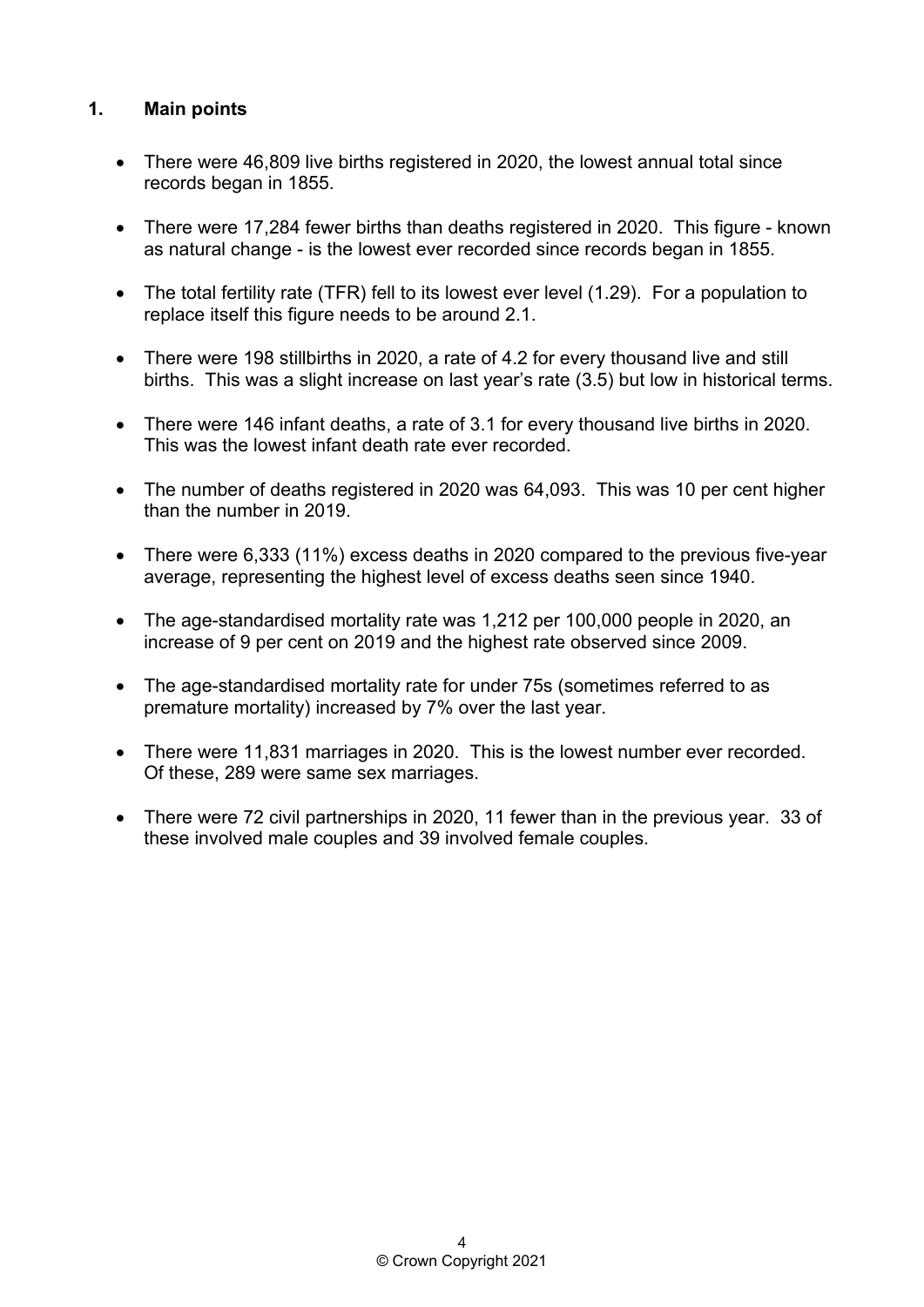#### <span id="page-4-0"></span>**2. Introduction**

Provisional figures have been released throughout the last year on a quarterly basis. This release replaces these and provides the final figures for vital events which were registered in Scotland from 1 January to 31 December 2020.

Due to delays in information on deaths received from the Crown Office and Procurator Fiscal Service (COPFS) tables about causes of death have not been included. These will be published in August 2021. Find more information about these delays in our [NRS](https://www.nrscotland.gov.uk/statistics-and-data/future-publications/nrs-publication-schedule-changes)  [Publication Schedule Changes.](https://www.nrscotland.gov.uk/statistics-and-data/future-publications/nrs-publication-schedule-changes)

#### <span id="page-4-1"></span>**3. Adoptions**

There were 211 adoptions registered in 2020, a decrease of 261 compared to 2019. The figure for 2020 does not reflect the actual number of adoptions finalised in 2020. During March 2020 registration of adoptions stopped due to the COVID-19 pandemic. This work restarted in late October and by the end of 2020, adoptions finalised in August were being registered. Adoptions finalised in the latter part of 2020 will appear in the 2021 registration figures.

The number of adoptions has fallen over the long term. The number of adoptions registered in 2019 was around half the number in the mid-1980s and less than a quarter of the number of the late 1960s.(Table 2.01)

Only 12 per cent of children adopted in 2020 were aged under two. Eight per cent were aged 15 or over. (Table 2.02)



### <span id="page-4-2"></span>**4. Births**

**Figure 1 – Births registered in Scotland by sex, 1855 to 2020**

<sup>5</sup>  © Crown Copyright 2021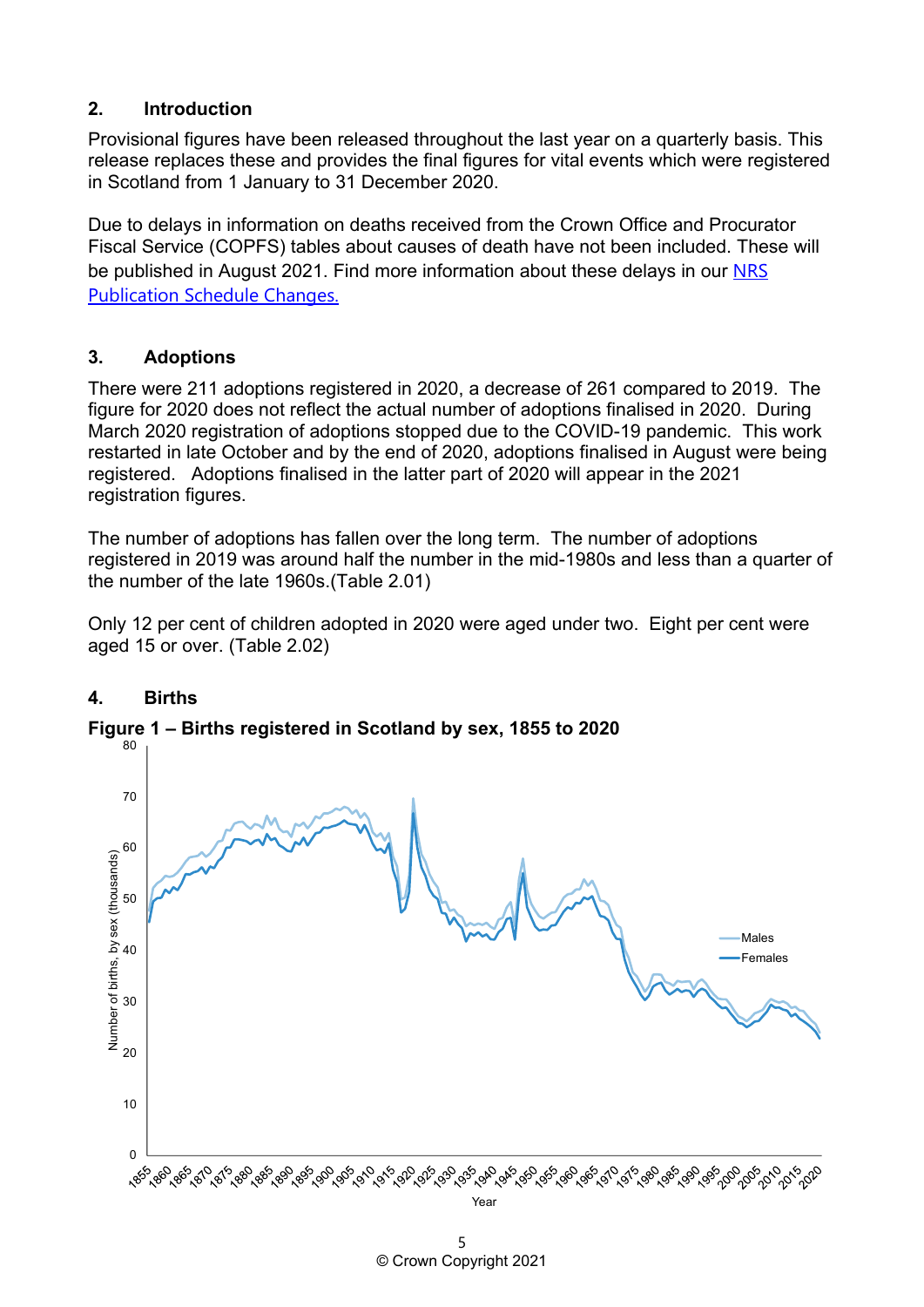There were 46,809 live births registered in 2020, the lowest annual total since records began in 1855. Births have been falling over the long term and fell to their lowest point in 2002 before increasing to reach a recent high point of 60,041 in 2008 and have decreased steadily since then.

The total fertility rate (TFR) fell to its lowest ever level (1.29). For a population to replace itself this figure needs to be around 2.1. In Scotland, the total fertility rate is lowest in the cities. The lowest is the City of Edinburgh, with a TFR of 0.96 children, followed by Glasgow City at 1.04. The highest figures tend to be in areas outside the main cities, such as Aberdeenshire and Moray (both 1.64), Midlothian (1.62) and East Dunbartonshire (1.61). (Table 3.16)

The **total fertility rate** is the average number of children that a group of women would expect to have if they experienced the observed age specific fertility rates in each of their childbearing years.

Fertility rates were highest in the most deprived areas (1.44) and lowest in the least deprived areas (1.16). (Table 3.17)

There were more boys born than girls with 1,050 boys born for every 1,000 girls. Just over half of all live births (52%) were to unmarried parents. Multiple births accounted for 1.5% of all maternities with 672 maternities involving twins and 2 involving triplets or more. (Table 1.01b)

#### <span id="page-5-0"></span>**5. Stillbirths and Infant Deaths**

There were 198 stillbirths in 2020, a rate of 4.2 for every thousand live and still births. This was a slight increase on last year's rate (3.5) but low in historical terms.

There were 146 infant deaths, a rate of 3.1 for every thousand live births in 2020. This was the lowest infant death rate ever recorded. (Table 1.01b)

#### <span id="page-5-1"></span>**6. Deaths**

The number of deaths registered in 2020 was 64,093. This was 10 per cent higher than the number in 2019. There were 6,333 (11%) excess deaths in 2020 compared to the previous five-year average, representing the highest level of excess deaths seen since 1940.

Age-standardised mortality rates take account of changes to the population structure and are better for measuring trends

The age-standardised mortality rate was 1,212 per 100,000 people in 2020, an increase of 9 per cent on 2019 and the highest rate observed since 2009. The rate among males (1,423 per 100,000) is higher than among females (1,043 per 100,000). (Table 5.05)

Historically, age-standardised mortality rates have fallen consistently over time but there was little change between 2014 and 2019 followed by a substantial rise in 2020 coinciding with the coronavirus pandemic. (Figure 2)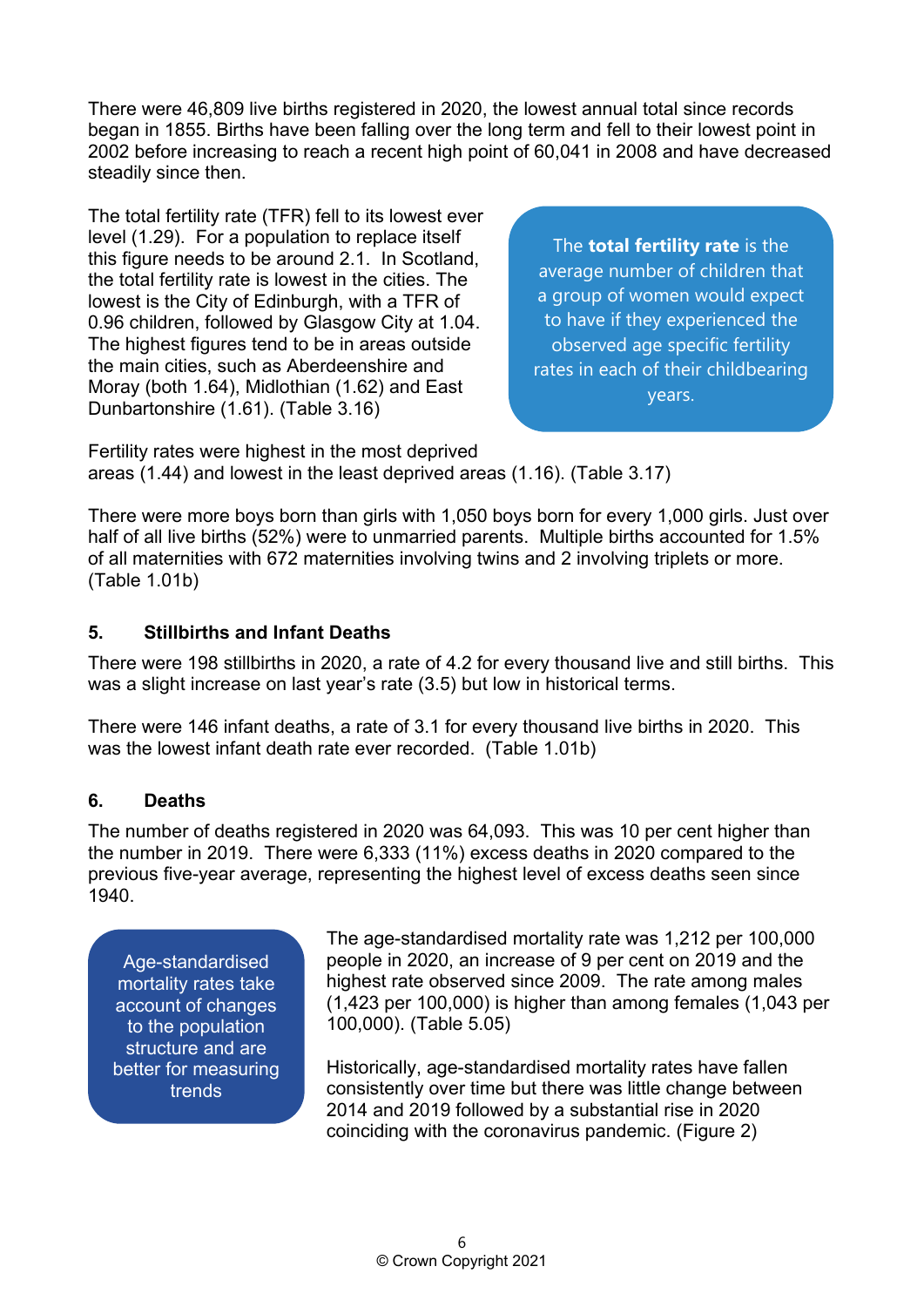Glasgow City had the highest age-standardised mortality rate of all local authority areas (1,567 per 100,000) followed by West Dunbartonshire (1,531) Inverclyde (1,479) and North Lanarkshire (1,411). (Table 5.06)

The age-standardised mortality rate for under 75s (sometimes referred to as premature mortality) increased by 7% over the last year. It had also been fairly stable between 2014 and 2019. Among under 75s there is also a higher rate among males (567 per 100,000) compared to females (355 per 100,000). (Table 5.07)

<span id="page-6-0"></span>

**Figure 2 – Age-standardised mortality rates, 1994 - 2020**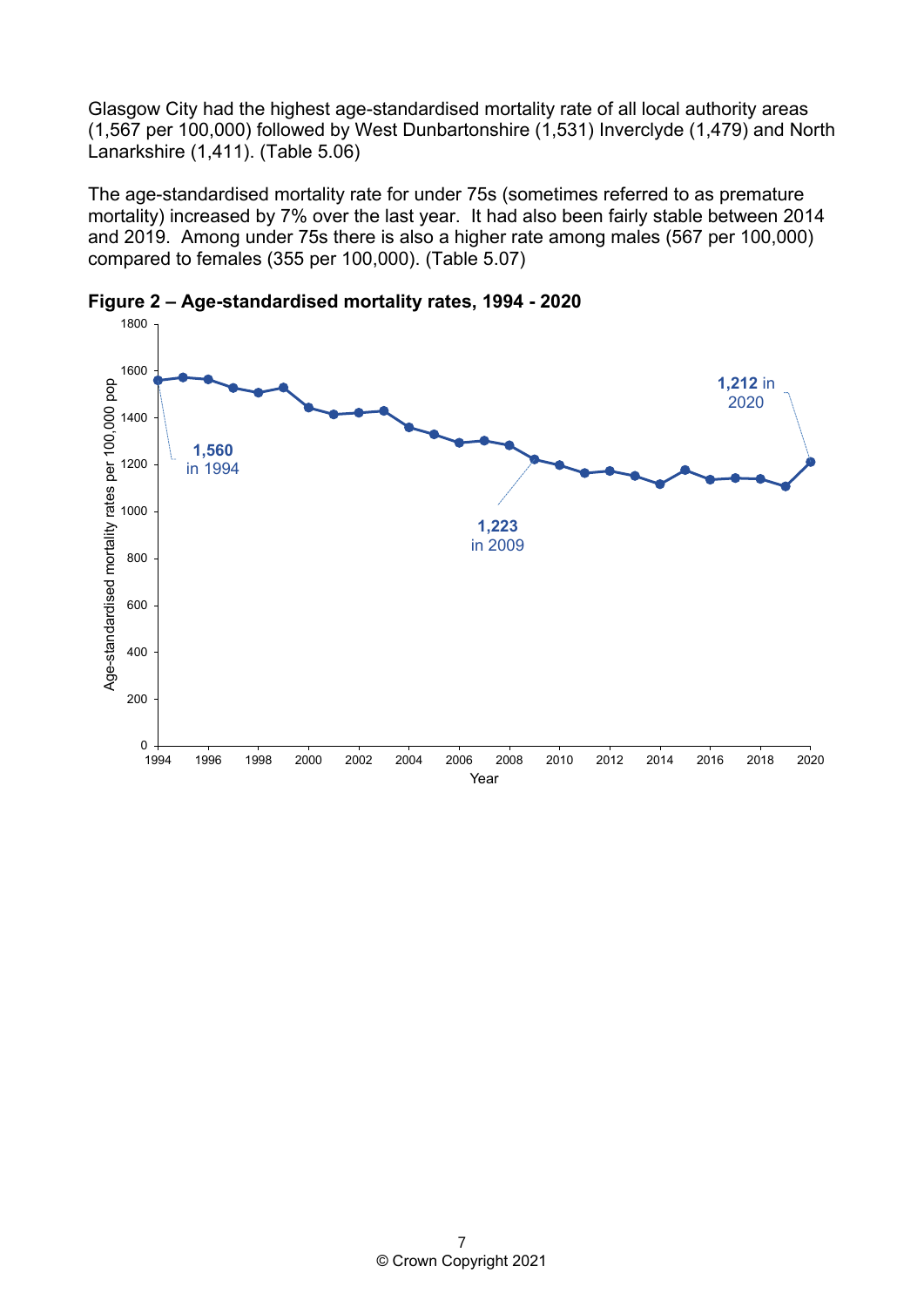#### **7. Marriages and Civil Partnerships**



**Figure 3 – Average age at first marriage, 1998 - 2020**

There were 11,831 marriages in 2020. This is the lowest number ever recorded. Of these, 289 were same sex marriages. Registration offices closed in mid-March 2020 due to the COVID-19 pandemic, and most marriages and civil partnerships could not take place. Ceremonies began to take place again on a restricted basis in late June 2020. (Table 1.01b)

The average age at first marriage has increased over time and in 2020 was 34.9 for males and 33.3 for males. (Table 7.03a)

Just over half of all marriages were civil ceremonies (6,653, 56%). 5,333 ceremonies were carried out by religious and other belief bodies. The most common denominations were Humanist Society Scotland (1,198), Church of Scotland (649) and Assemblies of God (479). 394 marriages were carried out by Independent Humanist Ceremonies and 311 couples were married by the Roman Catholic Church. (Table 7.07)

There were 72 civil partnerships in 2020, 11 fewer than in the previous year. 33 of these involved male couples and 39 involved female couples. (Table 7.10)

#### <span id="page-7-0"></span>**8. Background to these statistics**

This is an annual publication. NRS collects the underlying data on a daily basis, as and when each event is registered. Provisional data are published on a quarterly basis around 10 weeks after the end of the quarter. These annual figures represent the final figures for the calendar year and supersede the provisional quarterly figures already published.

Information about (for example) the sources, methods, definitions and reliability of these statistics is available from the following NRS web site pages: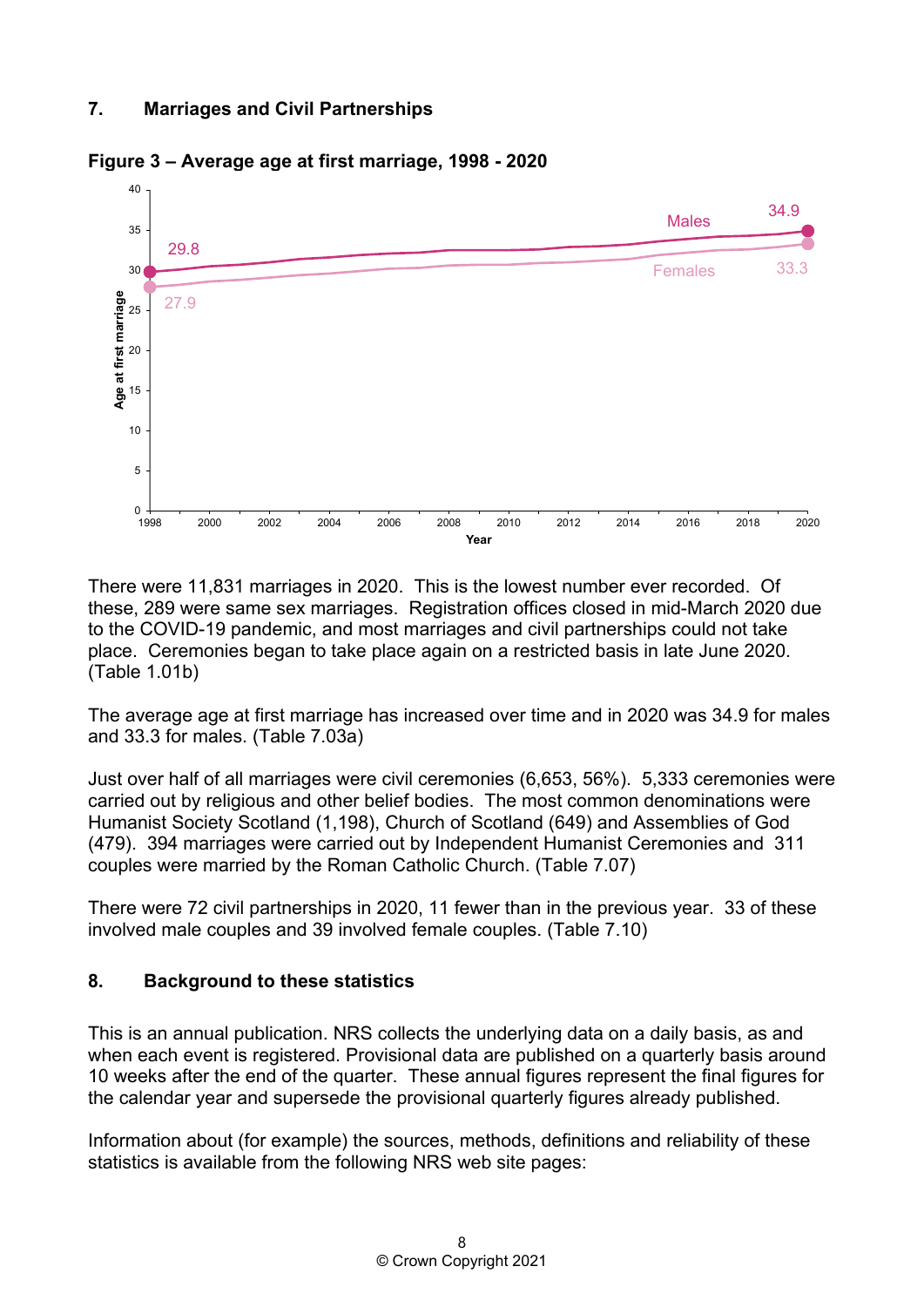#### [general background information on Vital Events statistics](https://www.nrscotland.gov.uk/statistics-and-data/statistics/statistics-by-theme/vital-events/general-background-information) and

#### [background information on points which are specific to statistics about deaths.](https://www.nrscotland.gov.uk/statistics-and-data/statistics/statistics-by-theme/vital-events/deaths/deaths-background-information)

These figures are directly comparable with those for other parts of the UK, there are no significant differences across the UK in how Vital Events data are collected and processed.

The United Kingdom Statistics Authority has designated these statistics as National Statistics, in accordance with the Statistics and Registration Service Act 2007 and signifying compliance with the Code of Practice for Official Statistics.

Designation can be broadly interpreted to mean that the statistics:

- meet identified user needs;
- are well explained and readily accessible;
- are produced according to sound methods, and
- are managed impartially and objectively in the public interest.

Once statistics have been designated as National Statistics it is a statutory requirement that the Code of Practice shall continue to be observed.

More detailed commentary on the final Vital Events statistics for calendar years as a whole can be found in the relevant chapters of [Scotland's Population - the Registrar General's](https://www.nrscotland.gov.uk/statistics-and-data/statistics/stats-at-a-glance/registrar-generals-annual-review)  [Annual Review of Demographic Trends.](https://www.nrscotland.gov.uk/statistics-and-data/statistics/stats-at-a-glance/registrar-generals-annual-review)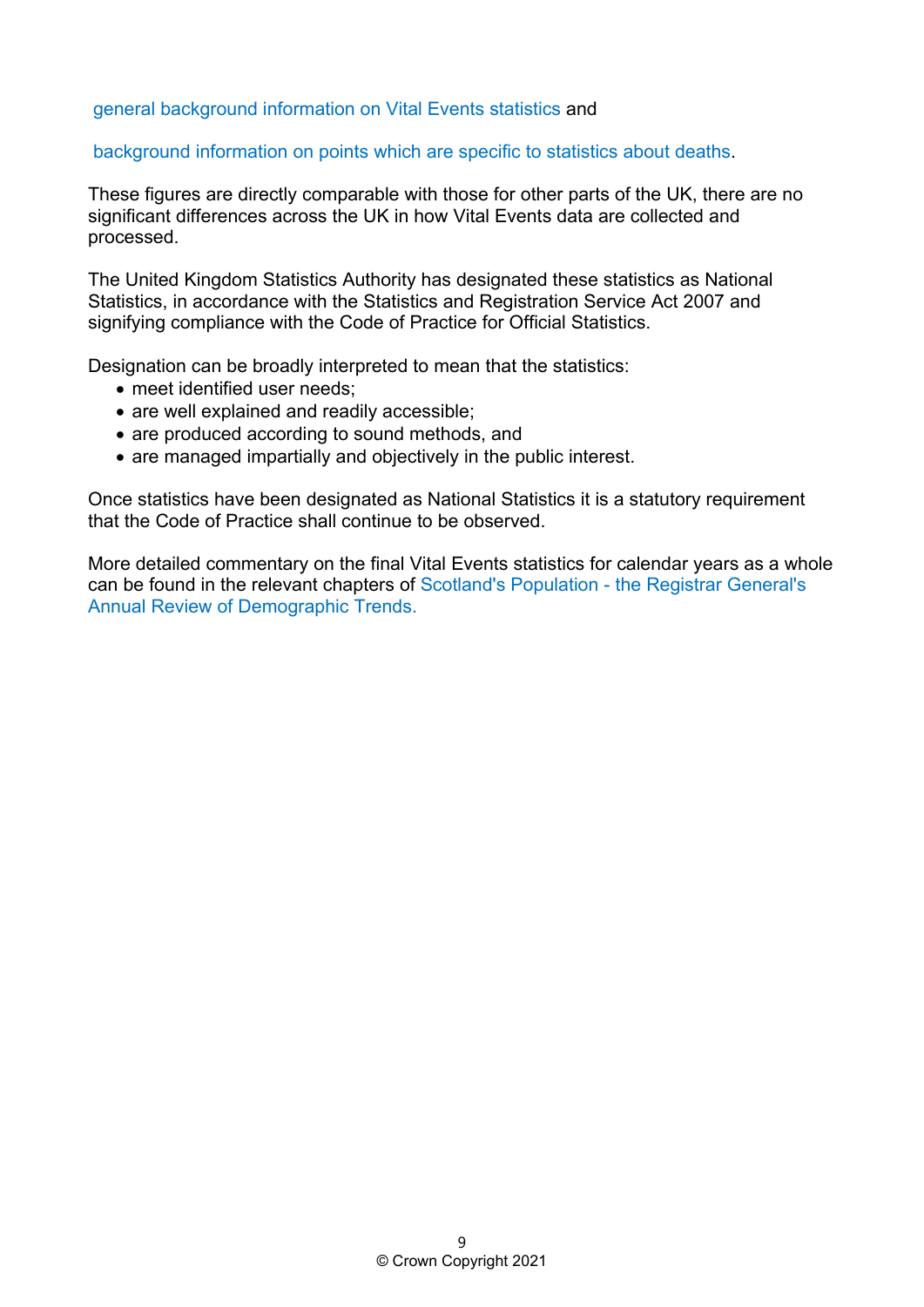# <span id="page-9-0"></span>**Notes on statistical publications**

#### **National Statistics**

The UK Statistics Authority has designated these statistics as National Statistics, in line with the Statistics and Registration Service Act 2007 and signifying compliance with the [Code of Practice for Official Statistics](https://www.statisticsauthority.gov.uk/monitoring-and-assessment/code-of-practice/) (available on the UK Statistics Authority website).

National Statistics status means that official statistics meet the highest standards of trustworthiness, quality and public value.

All official statistics should comply with all aspects of the Code of Practice for Official Statistics. They are awarded National Statistics status following an assessment by the Authority's regulatory arm. The Authority considers whether the statistics meet the highest standards of Code compliance, including the value they add to public decisions and debate.

It is National Records of Scotland's responsibility to maintain compliance with the standards expected of National Statistics. If we become concerned about whether these statistics are still meeting the appropriate standards, we will discuss any concerns with the Authority promptly. National Statistics status can be removed at any point when the highest standards are not maintained, and reinstated when standards are restored.

#### **Information on background and source data**

Further details on data source(s), timeframe of data and timeliness, continuity of data, accuracy can be found in the 'About this Publication' document that is published alongside this publication on the NRS website.

#### **National Records of Scotland**

We, the National Records of Scotland, are a non-ministerial department of the devolved Scottish Administration. Our purpose is to collect, preserve and produce information about Scotland's people and history and make it available to inform current and future generations. We do this as follows:

- Preserving the past We look after Scotland's national archives so that they are available for current and future generations, and we make available important information for family history.
- Recording the present At our network of local offices, we register births, marriages, civil partnerships, deaths, divorces and adoptions in Scotland.
- Informing the future We are responsible for the Census of Population in Scotland which we use, with other sources of information, to produce statistics on the population and households.

You can get other detailed statistics that we have produced from the [Statistics](http://www.nrscotland.gov.uk/statistics-and-data/statistics) section of our website. Scottish Census statistics are available on the [Scotland's Census](http://www.scotlandscensus.gov.uk/en/) website.